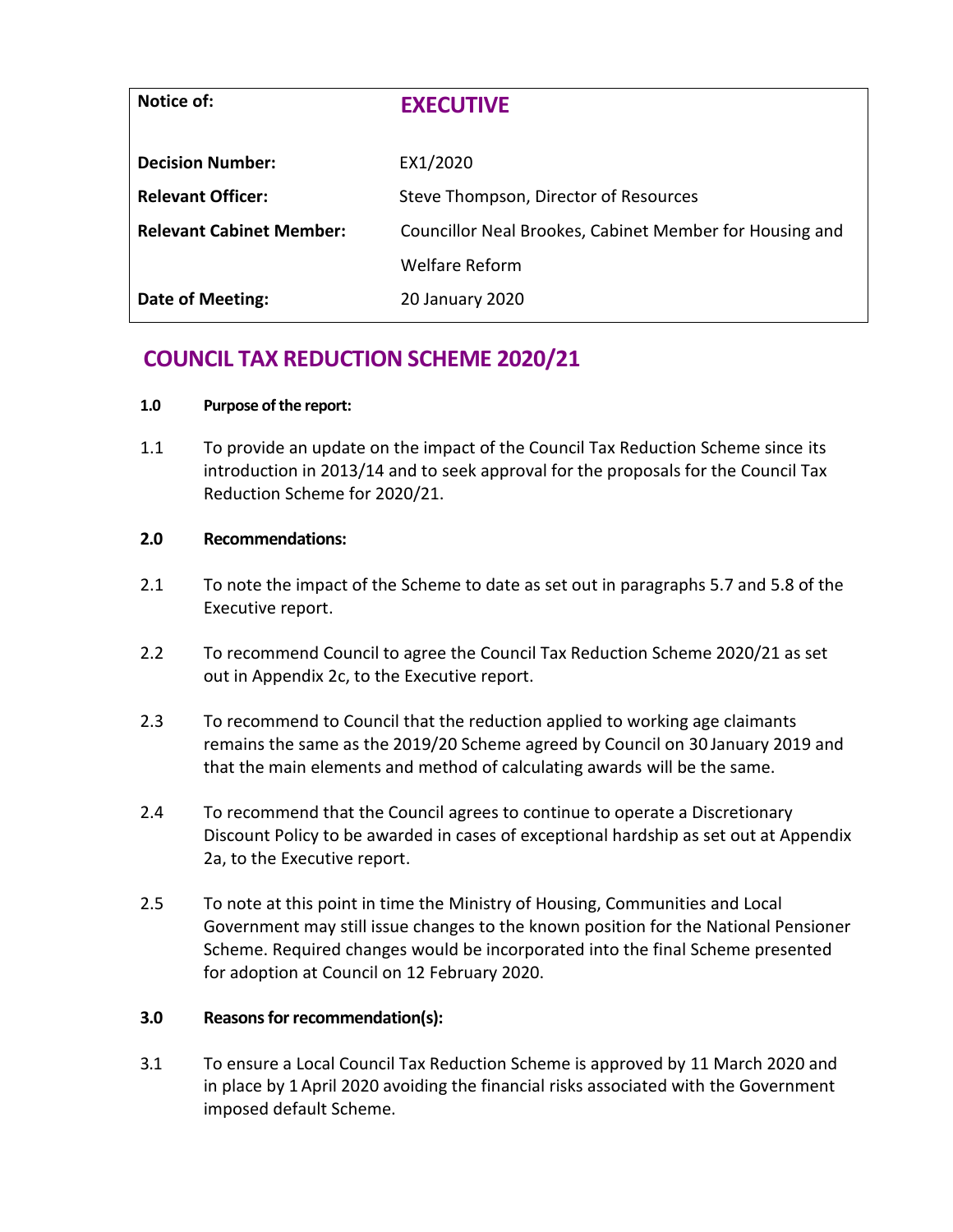- 3.2a Is the recommendation contrary to a plan or strategy adopted or approved by the Council? No
- 3.2b Is the recommendation in accordance with the Council's approved budget? Yes
- 3.3 Other alternative options to be considered:

None, a Council Tax Reduction Scheme must be approved by the Council each year.

# **4.0 Council Priority:**

4.1 The relevant Council Priority is: "Communities: Creating stronger communities and increasing resilience".

## **5.0 Background Information**

- 5.1 The Welfare Reform Act 2012 abolished Council Tax Benefit (CTB); billing authorities were required to adopt a local Council Tax Reduction Scheme (CTRS) to take effect from 1 April 2013.
- 5.2 The Government grant for Council Tax Reduction Scheme was less than 90% of the Government forecast funding levels had Council Tax Benefit continued. This was expected to leave a shortfall in funding of £3.22m based on estimates of demand and assumptions regarding the basis of calculation for the central Government grant. The ongoing level of Government support meant the Council adopted a self-funding Scheme under which all working-age claimants had to pay at least 27.11% of their Council Tax in 2013/14. This has remained the case in subsequent years until the 2017/18 Scheme when it was agreed that additional support was provided to vulnerable groups and they had to pay 13.56%. These vulnerable groups are defined as:
	- where someone in the household receives Disability Living Allowance or Personal Independence Payments
	- where the applicant is a lone parent and who is responsible and resides with a child under 5 years old
	- where the applicant or their partner receives Carer's Allowance
	- where the applicant or their partner is in receipt of a war pension, war widows pension, war disablement pension or equivalent.
- 5.3 For the 2018/19 Scheme the 13.56% reduction was extended to the following low income groups:
	- applicants or partners receiving Income Support, or Income-Based Jobseekers Allowance, or Income-Related Employment Support Allowance.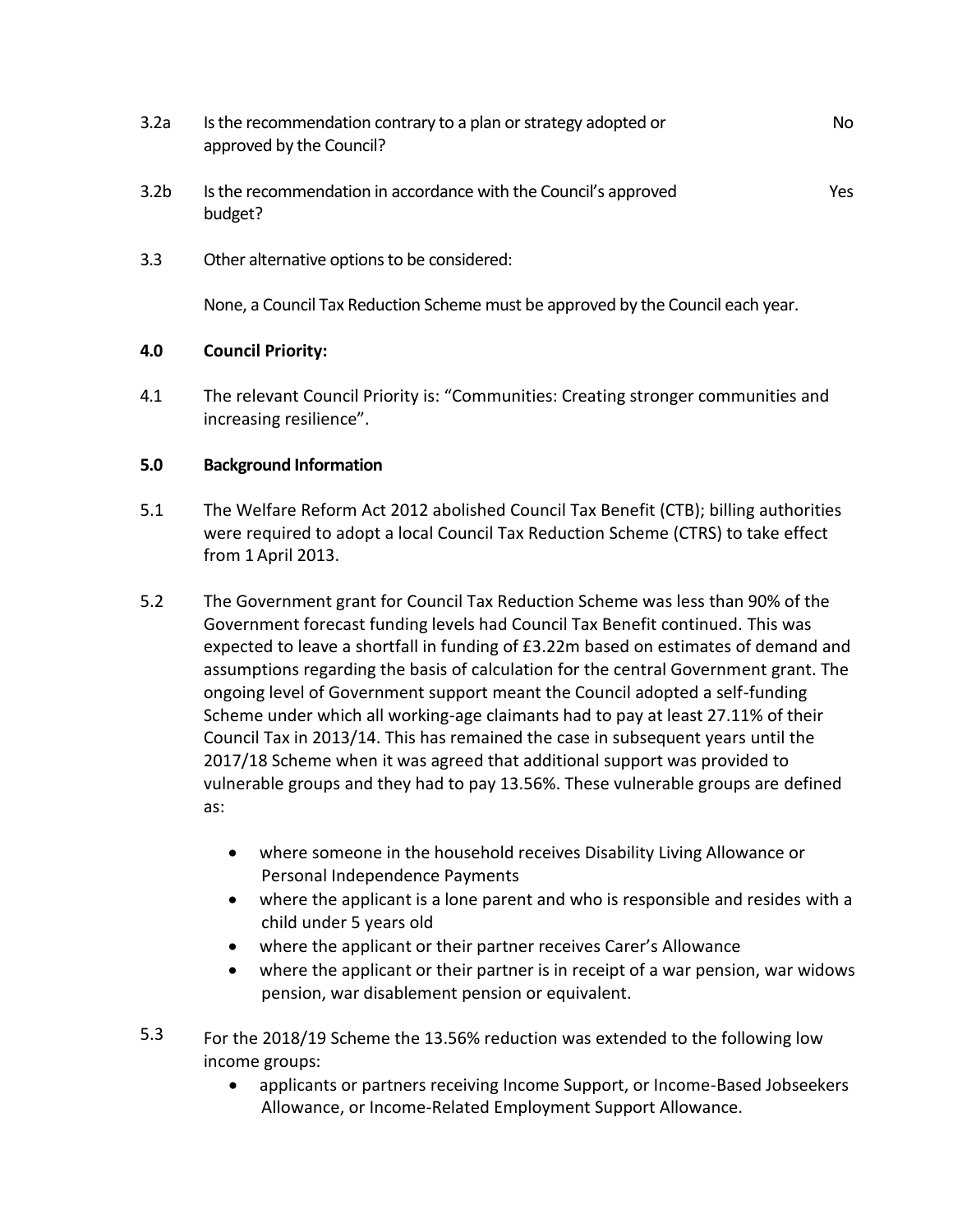- 5.4 For the 2019/20 Scheme, the 13.56% reduction was extended to the following groups:
	- Ensure that applicants who are protected under the current Scheme continue to be protected to the same level of support when they move to Universal Credit
	- Extension of the group of customers who pay 13.56% to claimants or partners who are:
		- in receipt of Jobseeker's Allowance Contribution Based
		- in receipt of Main Phase Employment and Support Allowance and are in the Work Related Activity Group
		- in receipt of Maximum Universal Credit and is neither employed, selfemployed or in receipt of any other income which is taken into account when calculating their Universal Credit award (such as an Occupational Pension or other unearned income)
		- in receipt of Universal Credit which includes either the limited capability for work and/or work related activity
- 5.5 The initial 2013/14 funding was separately identifiable, but since then the monies have formed part of the overall total Revenue Support Grant (RSG). Analysis of the RSG would suggest that the initial £17.58m allocated for the Scheme would equate to approximately £5.1m in 2019/20 and 2020/21 due to the continued year-on-year reductions. This means that in order for the scheme to be self-funding now, the bottom-slice would need to be 113.6% for 2019/20 and 112.6% for 2020/21 (based on current Council Tax figures).
- 5.6 The Council Tax Reduction Scheme caseload has decreased since the introduction of the Scheme in 2013/14 as shown below:

|              | <b>Working Age</b> | <b>Elderly</b> | <b>Total</b> |
|--------------|--------------------|----------------|--------------|
|              |                    |                |              |
| 2013/14      | 14,504             | 8,815          | 23,319       |
| 2014/15      | 13,781             | 8,407          | 22,188       |
| 2015/16      | 13,619             | 7,986          | 21,605       |
| 2016/17      | 13,385             | 7,589          | 20,974       |
| 2017/18      | 13,050             | 7,267          | 20,317       |
| 2018/19      | 12,930             | 6,901          | 19,831       |
| 2019/20 (Oct | 12,982             | 6,768          | 19,750       |
| 2019)        |                    |                |              |

The change in caseload demographics is attributed to a number of factors. The Government's increase in State Pension Age has meant that it is longer before a customer will be classed as "elderly" and there is traditionally a lower take-up of benefits by this age group and they are viewed as a group with a higher level of assets.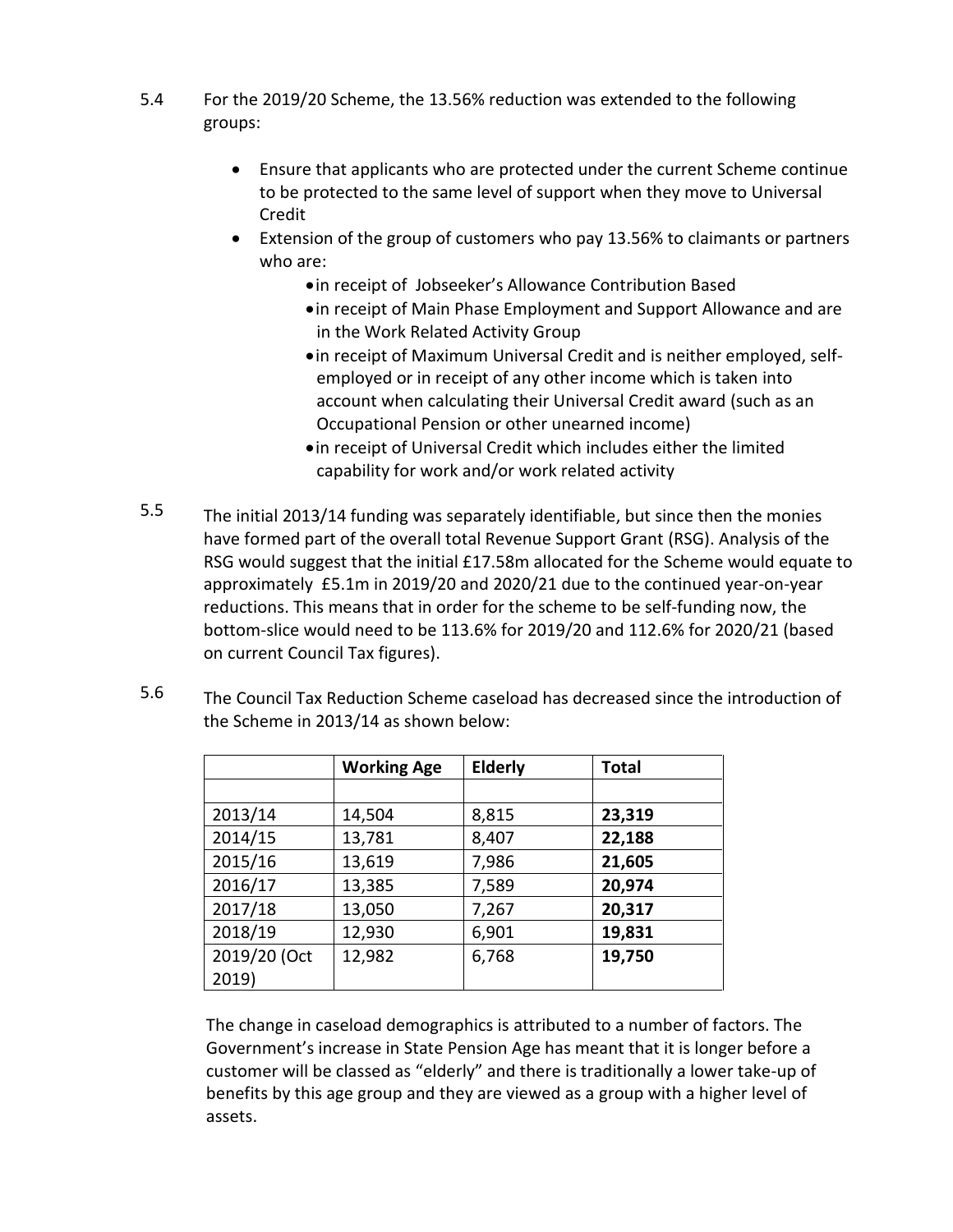- 5.7 The Council Tax Reduction Scheme has had a very significant impact on in-year Council Tax collection rates. In the last year of Council Tax Benefit, 2012/13, in-year collection rate was 95.5%. Since the Council Tax Reduction Scheme was introduced and 10,000 low income working-age households became liable to pay Council Tax, inyear collection has dropped each year. In 2018/19 collection was 92% with a 69.77% collection rate for Council Tax Reduction Scheme cases.
- 5.8 Collection is at a similar level so far in 2019/20, but a drop in ultimate collection and an increase in arrears is still anticipated. This increase in arrears has meant the Council's share of the bad debt provision for Council Tax Arrears (including CTRS) has increased annually since the introduction of the Scheme and was £6.1m at 31 March 2019.
- 5.9 Court action can be taken against defaulting Council Tax payers. However, the numbers are limited at any hearing by restrictions placed by the court. Following the issue of a liability order at court an attachment of benefits can be requested. The amount that can be attached from benefits is restricted by legislation, currently £3.70 for most benefits except Universal Credit. This means that it is not usually possible to collect the Council Tax amount payable within the year it becomes due, which impacts on in-year collection rates. The attachment is administered by the Department for Work and Pensions and they can delay the process significantly.
- 5.10 The Blackpool Scheme incorporates the National Pensioner Scheme decided by Government. This ensures that support continues at the same level as existed under Council Tax Benefit. In Blackpool, pensioners currently account for 34.3% of the caseload.
- 5.11 For working-age claims there is a means-tested assessment, predominantly based upon the former Council Tax Benefit rules, to establish entitlement. A percentage reduction of 27.11% (13.56% for the groups shown in 5.2, 5.3 and 5.4) is then applied to the award at the end of the assessment.
- 5.12 The value of the percentage reduction is reviewed annually to ensure it remains fit for purpose taking account of ongoing changes in legislation, caseload and financial requirements. It is proposed that for 2020/21 the value of the percentage reduction for other working age customers, who do not fall into the vulnerable or low income categories shown at 5.2, 5.3 or 5.4, should remain at 27.11%.
- 5.13 Does the information submitted include any exempt information? No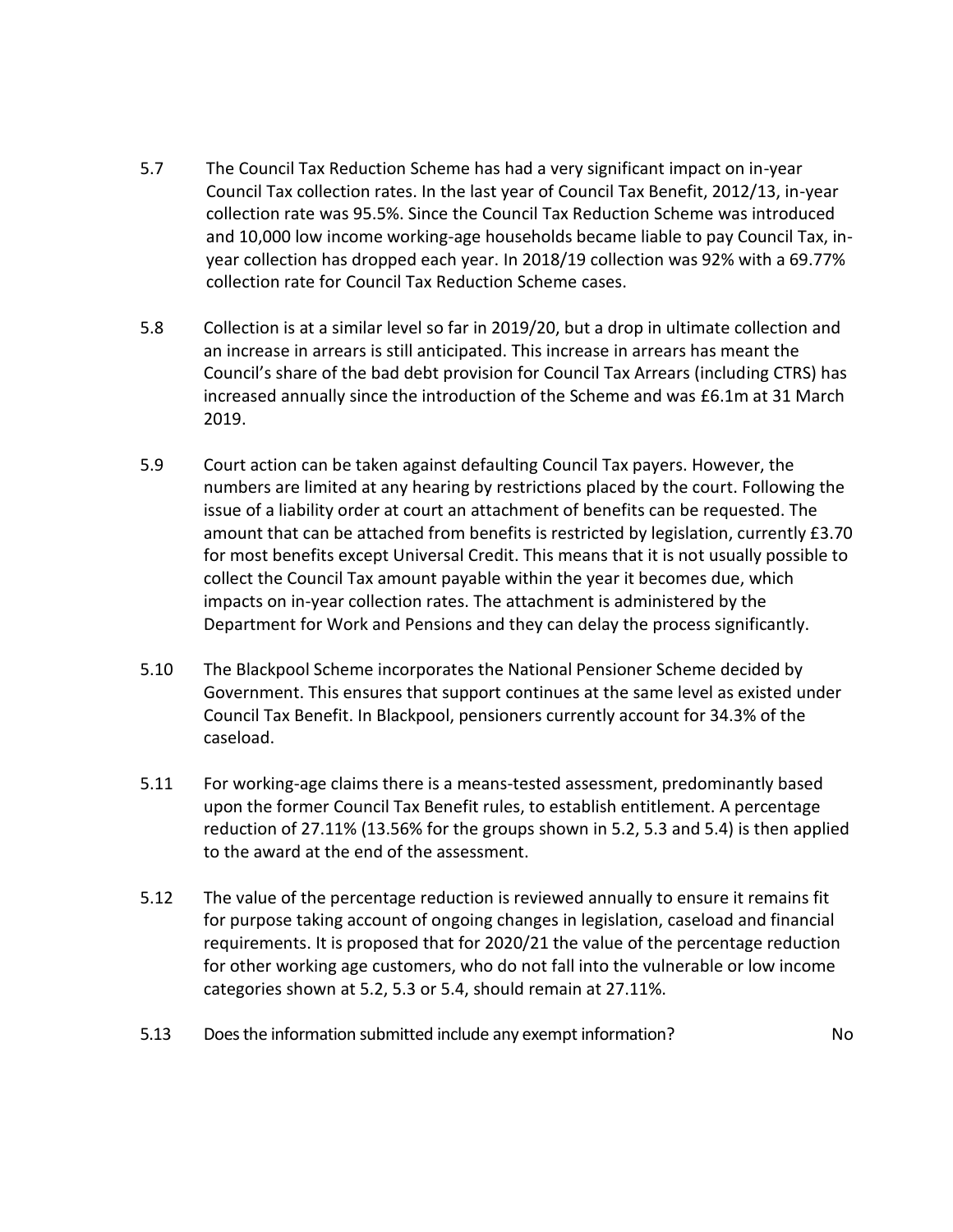# 5.14 **List of Appendices:**

Appendix 2a: Discretionary Discount Policy Appendix 2b: Equality Analysis Appendix 2c: Council Tax Reduction Scheme 2020/21

## **6.0 Legal considerations:**

- 6.1 A resolution by the full Council to adopt a Council Tax Reduction Scheme is required by 11 March 2020. The Scheme will take effect from 1 April 2020.
- 6.2 The Council Tax and Business Rates Discretionary Discount Policy has been reviewed and is attached at Appendix 2a, to the Executive report.

# **7.0 Human Resources considerations:**

7.1 Existing staffing resources within the Benefits Service are used to administer the Council Tax Reduction Scheme; however, it is apparent that there has been a considerable increase in face-to-face and telephone contacts, particularly when Council Tax bills are issued. The administrative and legal processes required to collect and recover substantial numbers of small amounts place an additional burden on available resources.

# **8.0 Equalities considerations:**

8.1 The Equality Analysis that has previously been carried out for the Council Tax Reduction Scheme has been revisited and updated. This aims to mitigate the impact on protected groups and includes the continued availability of a discretionary hardship fund which has been made available through the adoption of a Discretionary Discount Policy. As part of their consideration of the Council Tax Reduction Scheme for 2020/21 an updated Equality Analysis is attached at Appendix 2b, to the Executive report for Members to review.

# **9.0 Financial considerations:**

- 9.1 For 2020/21 it is proposed that the percentage reduction made at the end of the assessment for working age claimants shall be 27.11% with the exception of those claimants who fall into the vulnerable or low income categories shown at 5.2, 5.3 and 5.4, who will be subject to a 13.56% reduction.
- 9.2 A review of the Scheme must be carried out annually to ensure it remains fit for purpose taking account of ongoing changes in legislation, caseload and financial requirements. The Council will be required to approve the Scheme each year.
- 9.3 The Welfare Reform Act 2012 provided for a major overhaul of the benefits system. The Council Tax Reduction Scheme was implemented ahead of the commencement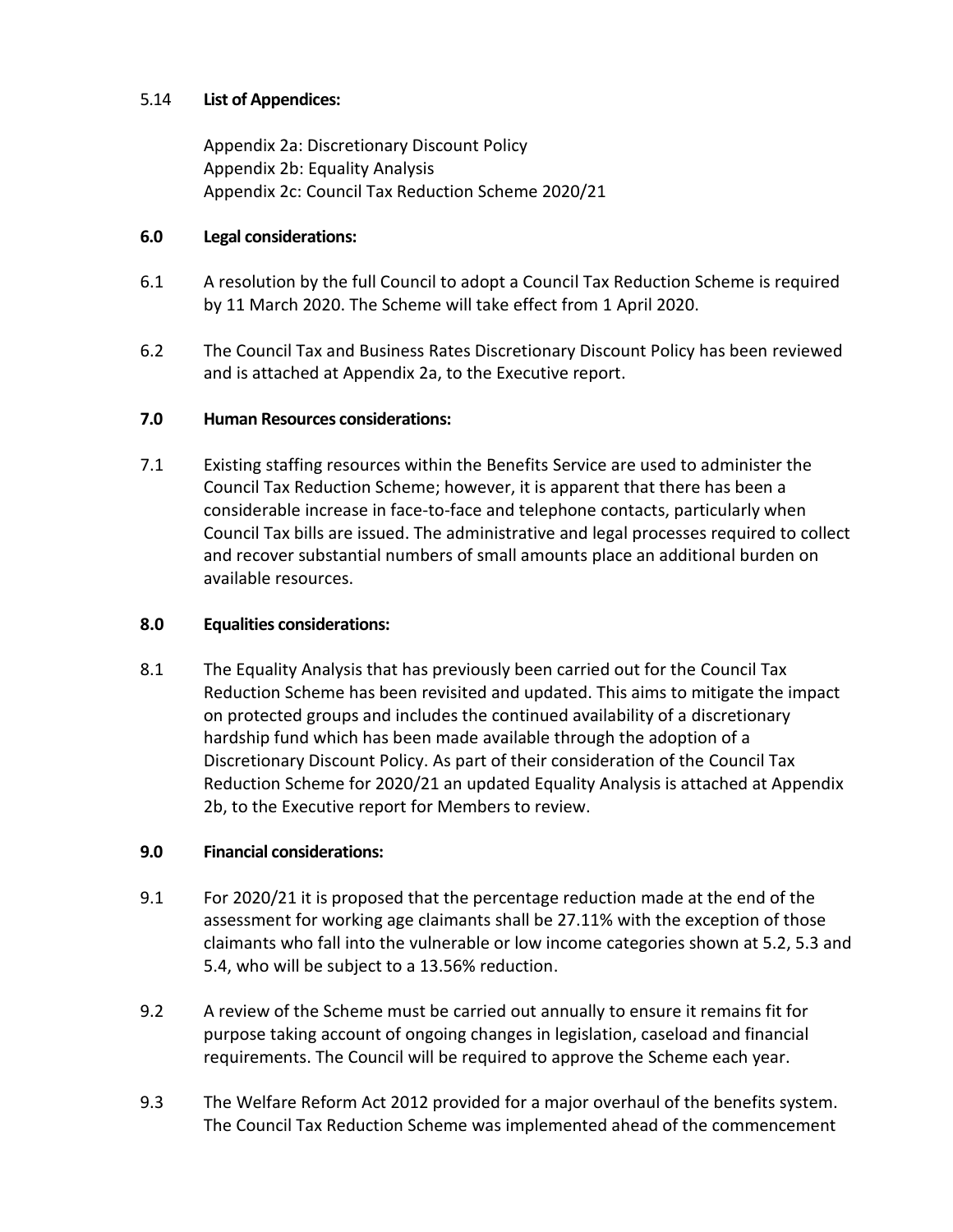of Universal Credit. The new Scheme of Council Tax Reduction continues to run alongside Housing Benefit during the transition to Universal Credit. Housing Benefit administration will then gradually diminish. Wider changes to existing benefits over the last few years have meant customers on benefits have less money available to pay their Council Tax liability. Whilst there is still an ambition to achieve full collection, this is likely to take longer.

9.4 The 2020/21 Scheme remains unchanged from the 2019/20 Scheme, therefore no additional cost is forecast.

#### **10.0 Risk management considerations:**

10.1 As part of the overall project management leading to the 2013/14 Scheme, a risk workshop identified a number of risks. Actions required to mitigate those risks have been identified and implemented where possible.

#### **11.0 Ethical considerations:**

11.1 None.

## **12.0 Internal/ External Consultation undertaken:**

12.1 As the main elements and method of calculating awards will remain the same for 2020/21, no consultation exercise is required.

#### **13.0 Background papers:**

13.1 None.

## **14.0 Key decision information**:

| 14.1 | Is this a key decision?                                                                                      | Yes.    |
|------|--------------------------------------------------------------------------------------------------------------|---------|
| 14.2 | If so, Forward Plan reference number:                                                                        | 33/2019 |
| 14.3 | If a key decision, is the decision required in less than five days?                                          | No      |
| 14.4 | If yes, please describe the reason for urgency:                                                              |         |
| 15.0 | <b>Call-in information:</b>                                                                                  |         |
| 15.1 | Are there any grounds for urgency, which would cause this decision to<br>be exempt from the call-in process? | No.     |

15.2 If **yes**, please give reason: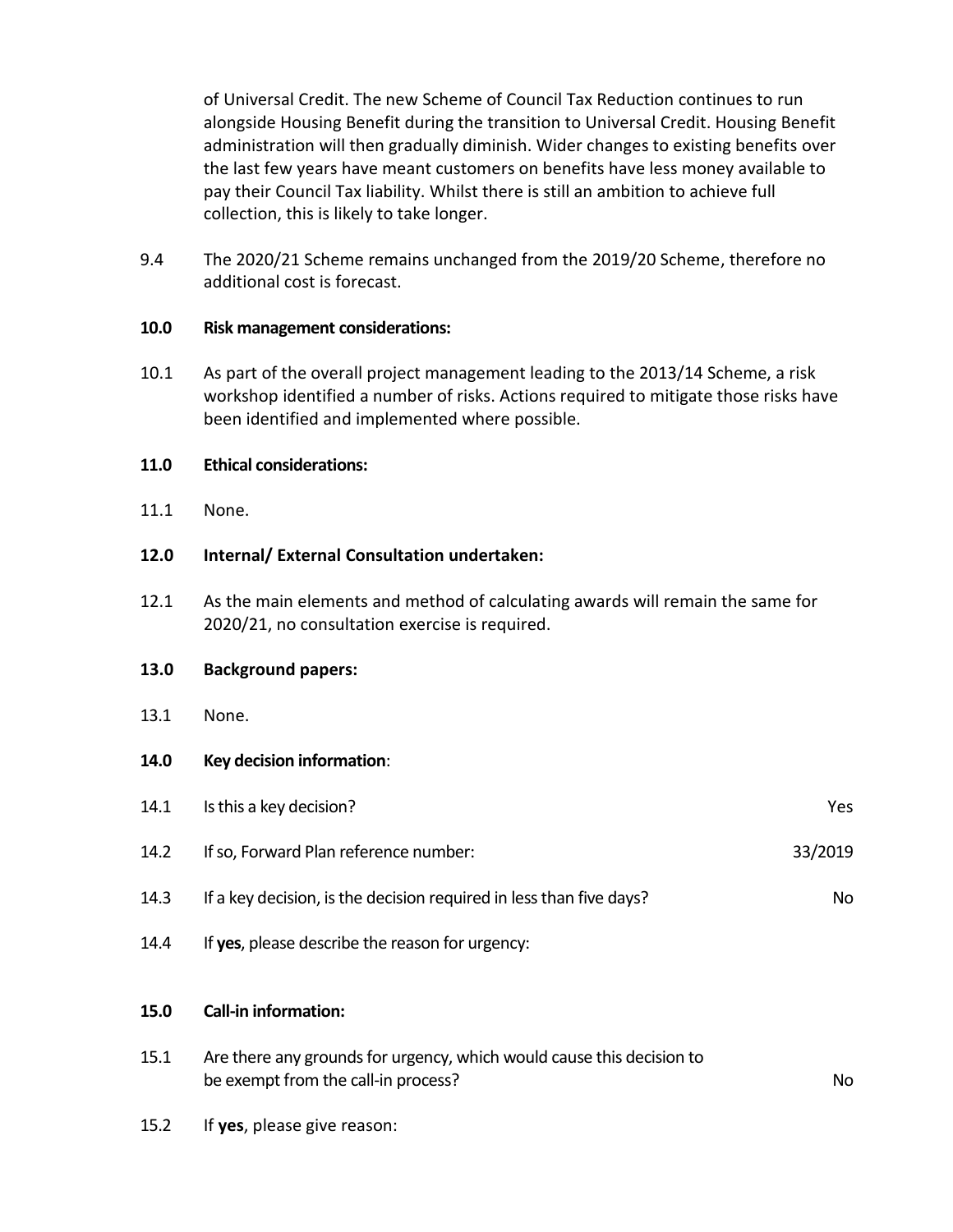## **TO BE COMPLETED BY THE HEAD OF DEMOCRATIC GOVERNANCE**

#### **16.0 Scrutiny Committee Chairman (where appropriate):**

Date informed: 10 January 2020 Date approved:

#### **17.0 Declarations of interest (if applicable):**

17.1 None.

#### **18.0 Executive decision:**

- 18.1 The Executive resolved as follows:
	- 1. To note the impact of the Scheme to date as set out in paragraphs 5.7 and 5.8 of the Executive report.
	- 2. To recommend Council to agree the Council Tax Reduction Scheme 2020/21 as set out in Appendix 2c, to the Executive report.
	- 3. To recommend to Council that the reduction applied to working age claimants remains the same as the 2019/20 Scheme agreed by Council on 30 January 2019 and that the main elements and method of calculating awards will be the same.
	- 4. To recommend that the Council agrees to continue to operate a Discretionary Discount Policy to be awarded in cases of exceptional hardship as set out at Appendix 2a, to the Executive report.
	- 5. To note at this point in time the Ministry of Housing, Communities and Local Government may still issue changes to the known position for the National Pensioner Scheme. Required changes would be incorporated into the final Scheme presented for adoption at Council on 12 February 2020.

#### 18.2 **Date of Decision:**

20 January 2020

#### **19.0 Reason(s) for decision:**

To ensure a Local Council Tax Reduction Scheme is approved by 11 March 2020 and in place by 1 April 2020 avoiding the financial risks associated with the Government imposed default Scheme.